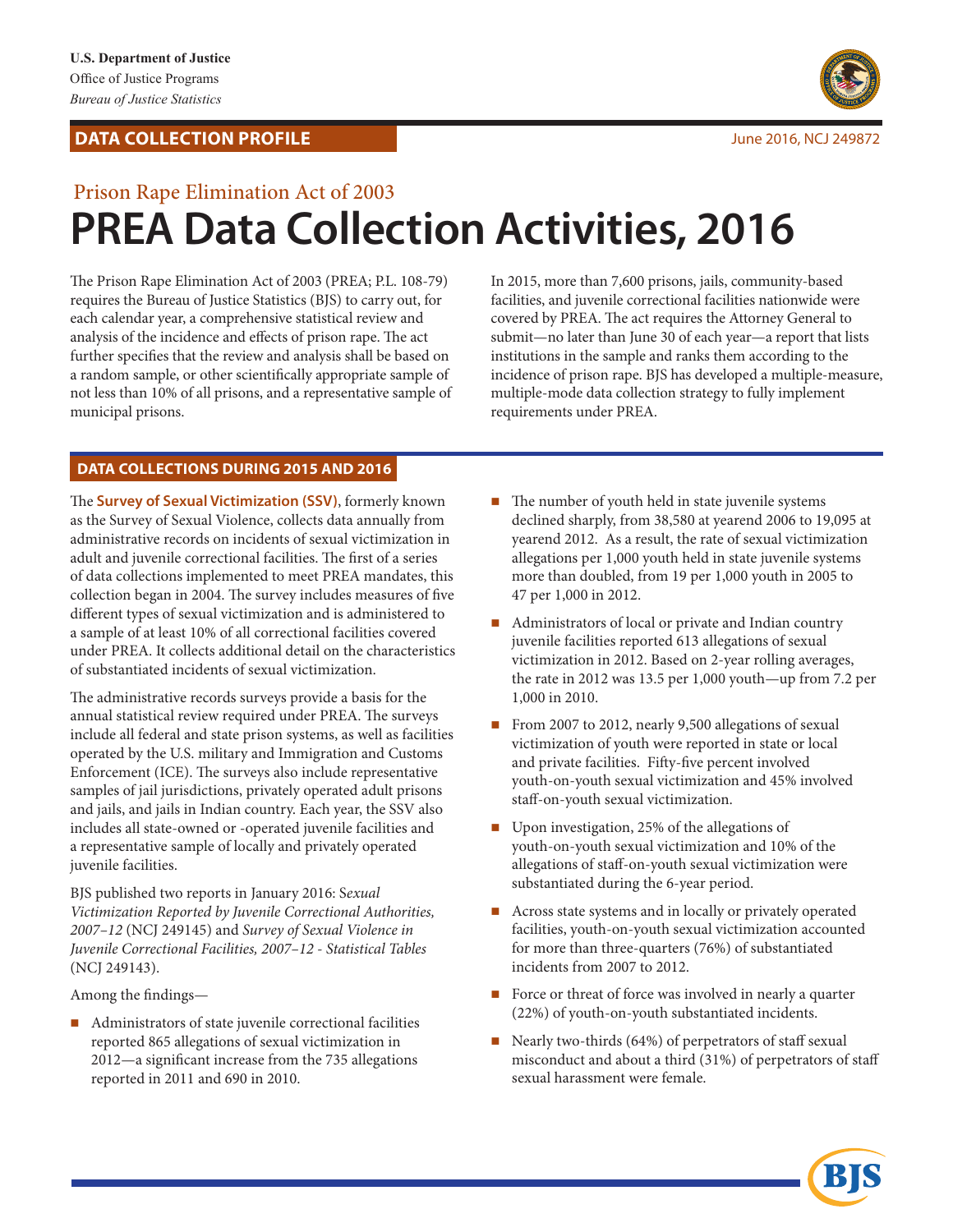- Among all substantiated incidents of staff sexual misconduct from 2007 to 2012, 64% involved a sexual relationship that "appeared to be willing." These incidents were considered an abuse of power, with an unknown level of coercion, and were illegal.
- An estimated 13% of incidents of staff sexual misconduct involved unwanted touching for sexual gratification, 9% involved pressure or abuse of power, and 6% involved indecent exposure, invasion of privacy, or voyeurism.

During 2015, BJS completed data collection of allegations and substantiated incidents that occurred during calendar year 2014. All state systems, the Federal Bureau of Prisons (BOP), U.S. military, and ICE facilities participated in the survey. Four (out of 700) sampled local jails, two privately operated jails, one Indian country jail, and 12 out of 550 sampled locally or privately operated juvenile facilities failed to respond. Overall, the SSV achieved a 99% response rate.

Results from the SSV for adult prisons and jails are expected to be released by yearend 2016.

The **National Inmate Survey (NIS)** gathers data on the prevalence and incidence of sexual assault in adult prison and local jail facilities, as reported by inmates. The inmates use audio computer-assisted self-interviewing (ACASI) technology with a laptop touchscreen and an audio feed to maximize inmate confidentiality and minimize literacy issues. The first NIS (NIS-1) was conducted in 2007; the second (NIS-2), in 2008–09; and the third (NIS-3), in  $2011 - 12$ .

The NIS-3 was conducted in 233 state and federal prisons, 358 local jails, and 15 special confinement facilities operated by ICE, the U.S. military, and correctional authorities in Indian country. A total of 92,449 inmates age 18 or older participated in the survey, including 38,251 prison inmates, 52,926 jail inmates, 573 ICE detainees, 539 inmates in military facilities, and 160 inmates in Indian country facilities. The survey was also administered to 527 youth ages 16 to 17 held in state prisons and 1,211 youth ages 16 to 17 in local jails.

The first report from NIS-3 was issued in May 2013: *Sexual Victimization in Prisons and Jails Reported by Inmates, 2011–12* (NCJ 241399). During 2015, BJS issued three reports using NIS-3 data: *Veterans in Prison and Jail, 2011–12* (NCJ 249144), *Disabilities Among Prison and Jail Inmates, 2011–12* (NCJ 249151), and *Use of Restrictive Housing in U.S. Prisons and Jails, 2011–12* (NCJ 249209). These reports addressed significant issues in corrections that otherwise could not have been addressed without the in-depth data collected under PREA. Additional reports are projected for 2016, including reports on mental health problems of prison and jail inmates and pre-incarceration exposure to traumatic events among prison and jail inmates. During 2015, BJS and the NIS-3 data collection agent, RTI International, undertook a comprehensive assessment of the NIS-3 survey protocol, sampling methodologies, instrumentation, and analytical products. The assessment includes—

- $\blacksquare$  a critical assessment of the total survey operations, including recommendations for achieving greater efficiency and cost savings in the next round of data collection
- an assessment of the NIS-3 sample design related to facility-level estimation and development of an optimal design to provide reliable facility-level estimates for prison and jail facilities
- an item-specific assessment of the NIS-3 sexual assault questionnaires, which identifies items with potential measurement error, nonresponse, or other sources of survey error
- $\blacksquare$  an examination of the substantive gaps in the NIS-3 sexual assault questionnaires, with special emphasis on the nature and circumstances surrounding staff sexual misconduct and boundary violations, collusion among inmates and staff surrounding victimization, impact on victims, and other factors related to facility climate, institutional culture, and correctional leadership
- **n** an inventory of prospective items based on the contextual analyses conducted for NIS-3, to be included in a supplemental facility survey (including recommendation of items needed to better measure facility characteristics that may co-vary with sexual victimization).

In preparation for the next NIS survey, BJS convened a national workshop in April 2016 to solicit views of correctional administrators (as required under Section 4 of the Prison Rape Elimination Act) and to ensure that the survey will maximize data quality and minimize burden on sampled facilities. In 2017, BJS expects to issue a competitive solicitation to obtain a collection agent through a cooperative agreement to administer the fourth National Inmate Survey (NIS-4), 2018–19.

### The **National Survey of Youth in Custody (NSYC)**

provides facility-level estimates of youth reporting sexual victimization in juvenile facilities. The first NSYC (NSYC-1) was conducted between June 2008 and April 2009, and the second (NSYC-2) was conducted between February 2012 and September 2012.

The NSYC-2 was conducted in 273 state-owned or -operated juvenile facilities and 53 locally or privately operated facilities that held adjudicated youth under state contract. The survey was completed by 8,707 adjudicated youth sampled from at least one facility in every state and the District of Columbia.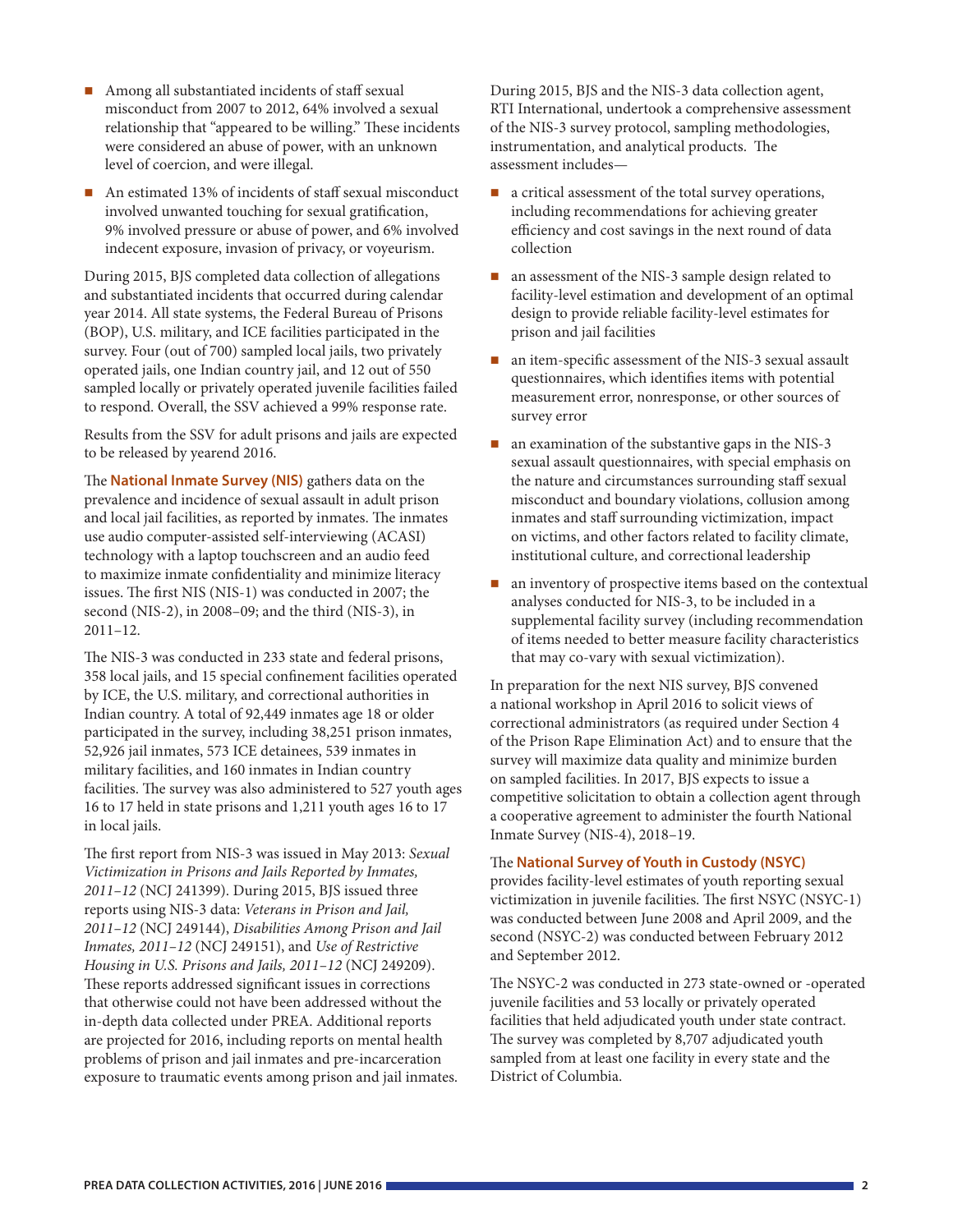BJS released the first report from NSYC-2 in June 2013: *Sexual Victimization in Juvenile Facilities Reported by Youth, 2012* (NCJ 241708). During 2015, BJS and the NSYC data collection agent, Westat, conducted further analyses of the NSYC-2 data to identify the key contextual and individual factors related to youth sexual victimization. Analyses of the NSYC-2 Facility Survey examine the impact of facility and staff sizes, staff and youth composition, staff screening methods, and security measures. Additional measures of facility-level characteristics were derived from the youth self-reports. These measures include facility assault rates, fear of assault in the facility, attitudes of youth toward staff, gang activity in the facility, and the nature and extent of inappropriate staff behavior with youth.

During 2015, BJS and Westat assessed the NSYC-2 sample design, survey operations, collection protocols, and questionnaires. In April 2016, BJS convened a national workshop of administrators of juvenile correctional facilities and other stakeholders to solicit their views on potential revisions for the next round of data collection. BJS also issued a competitive solicitation to obtain a collection agent through a cooperative agreement to administer the third National Survey of Youth in Custody (NSYC-3), 2017–18. Survey design and testing is expected to be completed by March 2017. Data collection is anticipated to begin in late 2017.

In 2016, BJS released *Facility-level and Individual-level Correlates of Sexual Victimization in Juvenile Facilities, 2012* (June 2016). This report examines National Survey of Youth in Custody (NSYC-2) data to determine how the environment of a juvenile facility impacts youth sexual victimization. The report also considers critical youth-level predictors. Overall, facilities with higher rates of sexual assault house more youth who have submitted written complaints against staff, do not have enough staff to monitor what takes place in the facility, and have higher levels of gang fights. However, the results indicate that a juvenile's individual characteristics—including their victimization history, sexual orientation, gender, and offense history—are more important than facility factors in predicting sexual victimization.

Among the findings—

- Rates of youth-on-youth sexual victimization in femaleonly facilities (5.3%) were more than three times greater than those in male-only facilities (1.5%).
- Youth-on-youth sexual assault was lowest in facilities (1.1%) when almost all youth in the facility reported that they first learned sexual assault was not allowed within the first 24 hours of arrival.
- Youth-on-youth sexual assault (4.5%) was most prevalent when facilities had a high concentration of youth with histories of sexual abuse (24% or more youth), a concentration of youth with a lesbian, gay or bisexual (LGB) sexual orientation (5.0% in facilities with 18% or LGB youth) and greater-than-average proportion of youth held for a violent sexual assault (3.3%).
- Sexual assault by another youth  $(4.0\%)$  was more common in facilities that held greater concentrations of youth with a history of psychiatric conditions (76% or more).
- $\Box$  LGB youth (10.4%) were more than seven times as likely as heterosexual youth (1.4%) to be assaulted by another youth.
- Youth with a detention history of 6 months or more (9.3%) and youth who had been in the current facility for 6 months or more (9.4%) were most likely to experience staff sexual assault.
- $\blacksquare$  In facilities with only male residents, 5.7% of youth reported staff sexual misconduct, compared to 1.4% in facilities with only female residents.
- Staff sexual misconduct was most prevalent in detention centers (7.4%) and training/long-term secure facilities (7.3%).
- Facilities with a change in staffing levels over the past 12 months had higher rates of staff sexual misconduct (6.1%) than facilities with no change (3.1%).
- Rates of staff sexual misconduct are highest in facilities in which youth perceive the facility to be unfair (10.3%), in facilities with the fewest positive perceptions of staff (9.7%), and where youth worry about physical assault by other youth  $(8.2\%)$  or by staff  $(11.2\%).$
- $\blacksquare$  In facilities where the majority of youth reported gang fights, the rate of staff sexual misconduct was more than double (10.6%) the facility average (5.2%).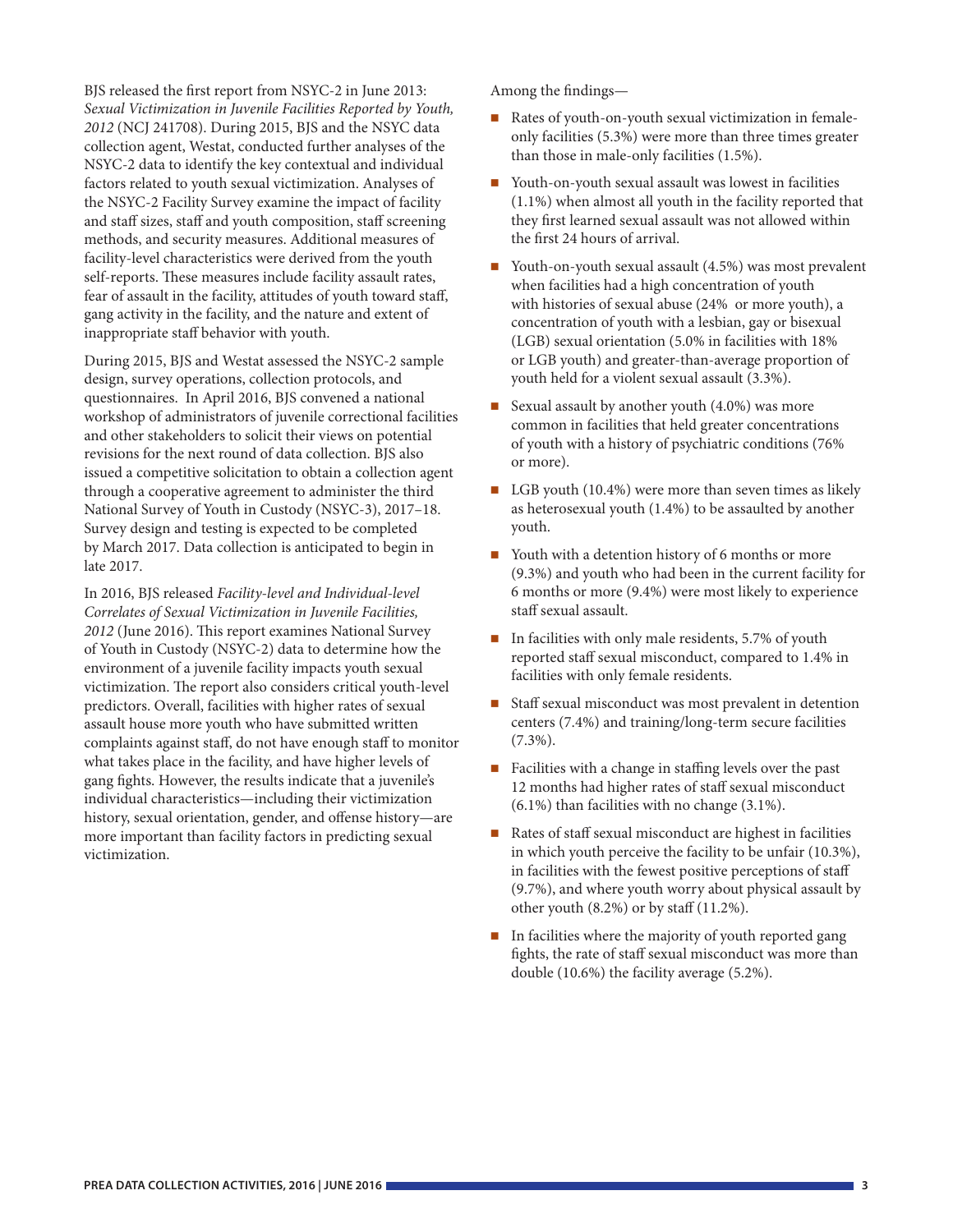#### **UPCOMING REPORTS IN 2016**

 *Sexual Victimization Reported by Adult Correctional Authorities, 2012–14* (November/December 2016).

#### **PREVIOUSLY RELEASED REPORTS**

- *Facility-level and Individual-level Correlates of Sexual Victimization in Juvenile Facilities, 2012* (NCJ 249877, June 2016).
- *Sexual Victimization Reported by Juvenile Correctional Authorities, 2007–12* (NCJ 249145, January 2016).
- *Survey of Sexual Violence in Juvenile Correctional Facilities, 2007–12 - Statistical Tables* (NCJ 249143, January 2016).
- *Survey of Sexual Violence in Adult Correctional Facilities, 2009–11 - Statistical Tables* (NCJ 244227, January 2014).
- *Sexual Victimization Reported by Adult Correctional Authorities, 2009–11* (NCJ 243904, January 2014).
- *Sexual Victimization in Juvenile Facilities Reported by Youth, 2012* (NCJ 241708, June 2013).
- *Sexual Victimization in Prisons and Jails Reported by Inmates, 2011–12* (NCJ 241399, May 2013).
- *Sexual Victimization Reported by Former State Prisoners, 2008* (NCJ 237363, May 2012).
- *Survey of Sexual Violence in Juvenile Correctional Facilities, 2012–14 - Statistical Tables* (November/ December 2016).
- *Sexual Victimization Reported by Adult Correctional Authorities, 2007–2008* (NCJ 231172, January 2011).
- *Sexual Victimization in Prisons and Jails Reported by Inmates, 2008–09* (NCJ 231169, August 2010).
- *Sexual Victimization in Juvenile Facilities Reported by Youth, 2008–09* (NCJ 228416, January 2010).
- *Sexual Violence Reported by Juvenile Correctional Authorities, 2005–06* (NCJ 215337, July 2008).
- *Sexual Victimization in Local Jails Reported by Inmates, 2007* (NCJ 221946, June 2008).
- *Sexual Victimization in State and Federal Prisons Reported by Inmates, 2007* (NCJ 219414, December 2007).
- *Sexual Violence Reported by Correctional Authorities, 2006* (NCJ 218914, August 2007).
- *Sexual Violence Reported by Correctional Authorities, 2005* (NCJ 214646, July 2006).
- *Sexual Violence Reported by Correctional Authorities, 2004* (NCJ 210333, July 2005).